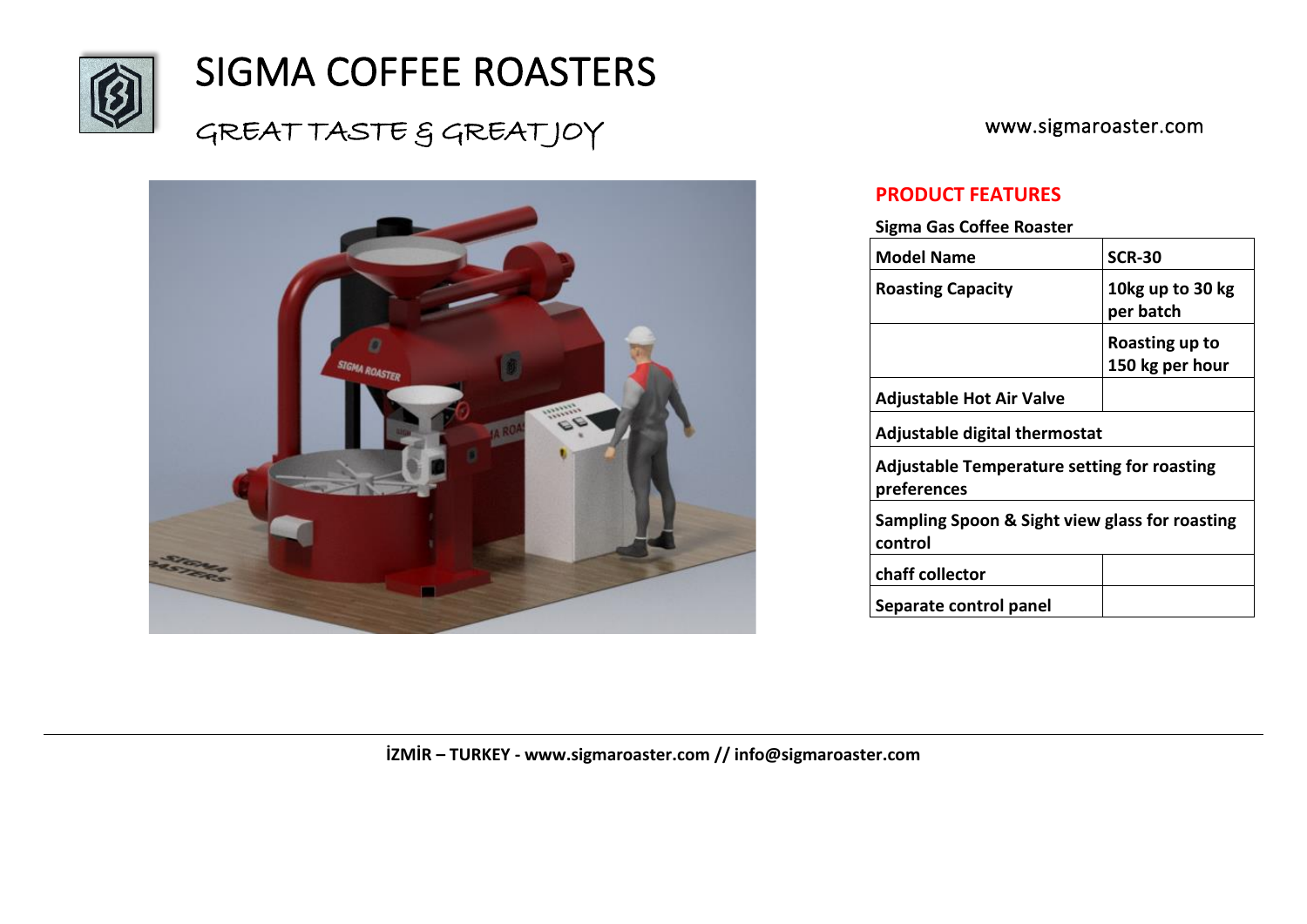

# SIGMA COFFEE ROASTERS

### GREAT TASTE & GREATJOY

www.sigmaroaster.com

### TECNICAL SPECIFICATIONS

| Roasting capacity (kg/h)        | Light roast 18 kg - Medium roast 18 kg-Dark roast 12 kg of coffee beans. |
|---------------------------------|--------------------------------------------------------------------------|
| <b>Roasting time (minutes)</b>  | Light roast 12 min per batch - Dark roast 18 min. per batch              |
| <b>Batch capacity (kg)</b>      | In between 10 kg up to 30 kg of green coffee beans                       |
| Dimensions in cm (W*L-H)        | 230*285*298cm                                                            |
| Weight (kg)                     | 1050 kg (2310 lbs)                                                       |
| <b>Voltage</b>                  | 240 / 415 Volt, 3 Phase                                                  |
| <b>Frequency</b>                | $50 - 60$ Hz                                                             |
| <b>Heat source</b>              | Digitally controlled - 50.000-220.000 Kcal                               |
| <b>Heating system</b>           | <b>Termal Transfer</b>                                                   |
| <b>Number of motors</b>         | 4                                                                        |
| Power consumption (kW/h)        | 8,4Kw Max                                                                |
| <b>Power requirement (A)</b>    | 18A                                                                      |
| Color                           | Standard Red or Any RAL colors can be painted                            |
| Exhaust outlet $\emptyset$ (mm) | 300                                                                      |
| <b>Gas outlet</b>               | 1 <sup>''</sup>                                                          |

**İZMİR – TURKEY - www.sigmaroaster.com // info@sigmaroaster.com**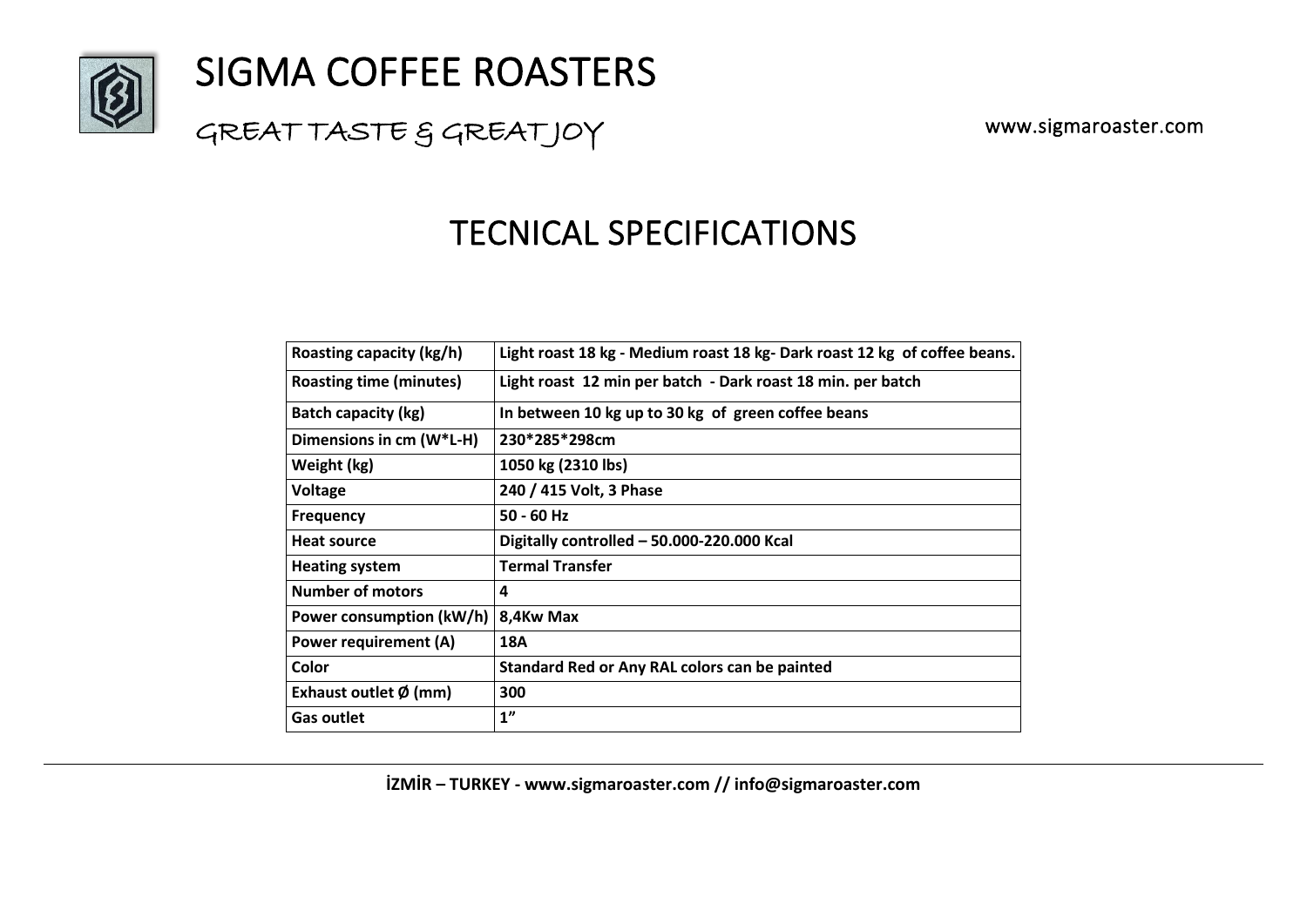

# SIGMA COFFEE ROASTERS

GREAT TASTE & GREATJOY

www.sigmaroaster.com

## PRODUCT PICTURES